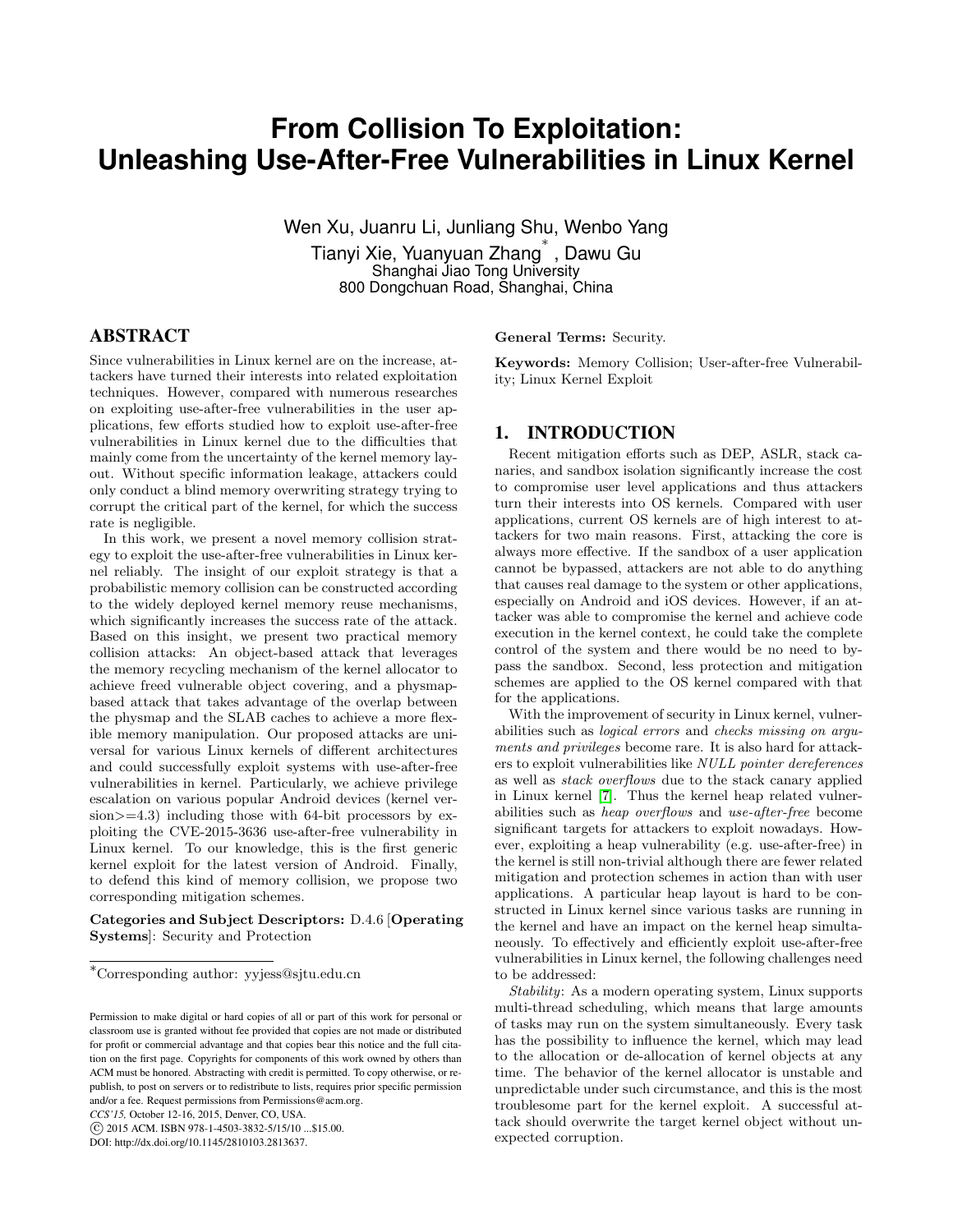Separation: Due to the inner workings of Linux kernel's allocators (SLAB and SLUB allocator, described in Section [3\)](#page-2-0), different types of kernel objects cannot be stored in the same memory region. The memory overwriting based attack work needs to circumvent such restriction to fulfil the target.

Data Control: When memory gets overwritten, the new object appears at the location once occupied by the freed object and fill the freed object with its data. The covering data is crucial when exploiting a memory corruption bug like use-after-free. Thus it is important for the collision attack to not only occupy the space but also fully control the filling data.

To address these challenges, we propose a novel memory collision attack strategy to be universally applied to exploit use-after-free vulnerabilities in Linux kernel. The basic insight of our attack is that the memory allocation and reuse mechanisms of the kernel expose certain patterns, which can be leveraged to construct a memory collision (a probabilistic memory overwriting) with high success rate. For instance, due to physical memory limitation, the system always first recycles the recently freed memory for a future allocation, in order to improve performance and save energy. Such behavior reduces the entropy of the memory layout and leads to a high probability of a memory collision. Using this behavior in our attack allows us to exploit these memory collision style vulnerabilities with a high rate of appearance. That justifies why nowadays collision style vulnerabilities are likely to be occur and attackers always manage to exploit them.

As a proof of concept, two practical attacks are constructed based on our memory collision attack strategy:

Object-based attack: The first attack mainly uses the kernel buffers created by calling kmalloc to create a collision with the freed vulnerable object and fill it with the specific data. It is based on the observation that a successful memory collision in kernel can be achieved with the size separation provided by the SLUB allocator. Since objects of different types might share the same size, they can be arranged into one cache by the SLUB allocator with a welldesigned attack. We present two types of object-based attacks. One is a collision attack between objects of the same size, which is stable but comes with many restrictions. The other is a collision attack between objects of different sizes, which circumvents the object isolation provided by the kernel allocator.

Physmap-based attack: The second attack mainly uses the physmap in the kernel to achieve memory collision and is more powerful. The physmap is a large virtual memory region inside the kernel address space that contains a direct mapping of all or a part of the physical memory. The usage of the physmap to bypass application level protections is first mentioned in [\[17\]](#page-11-0). And based on the previous work, we discover an unexpected and powerful use of the physmap, which is to re-fill the freed vulnerable objects. This leads to a generic, stable and reliable exploitation of use-after-free Linux kernel.

In short, our attack can completely bypass the separation provided by the SLAB/SLUB allocator. We find that almost all the use-after-free vulnerabilities in Linux kernel can be exploited by adopting our attack model. In fact, the proposed physmap-based attack overcomes most difficulties encountered while exploiting use-after-free bugs mentioned above, and is universally applied for both 32-bit and 64-bit versions of Linux on various architectures including the Android kernel. To validate the effectiveness and wide applicability of our attacks, a number of experiments are carried out. Particularly, We demonstrate a generic Android kernel exploit using CVE-2015-3636, a vulnerability credited to the author, to root most Android devices on the market nowadays including the 64-bit ones. Furthermore, two effective mitigation against the related attacks are also presented in this paper.

## 2. A BIRD'S-EYE VIEW

#### <span id="page-1-1"></span>2.1 Use-after-free Vulnerabilities in Linux Kernel

When a use-after-free vulnerability is associated with a kernel object, the memory it once occupied can be accessed by attackers again after the de-allocation by kernel allocators. Considering the following code in Listing [1](#page-1-0) as a typical example. It is a vulnerable kernel module that introduces a new syscall and one can allocate kernel objects of 512-byte in a cache by option 1 and free the objects previously allocated by option 2. When using option 3, a function pointer stored in a specified kernel object is to be invoked. If the object has been freed and then filled with data controlled by attacker, the EIP/RIP register for x86/x64 architecture or the PC register for ARM architecture is to be hijacked to injected shellcode and an arbitrary code execution in kernel context will be achieved.

| Listing 1: Vulnerable Kernel Module |  |
|-------------------------------------|--|
|-------------------------------------|--|

<span id="page-1-0"></span>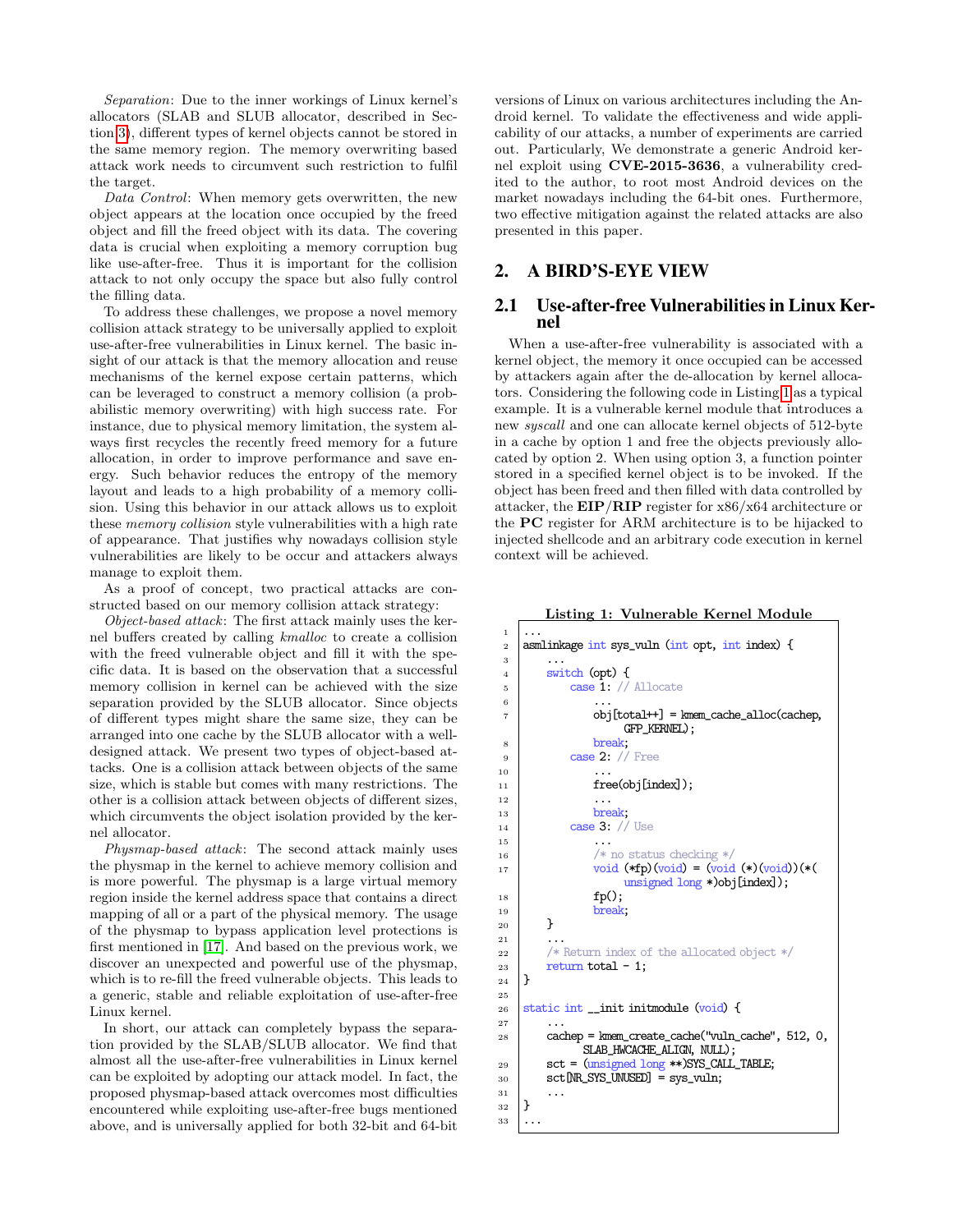In fact, it is non-trivial to precisely re-occupy the memory once belonged to the vulnerable object when exploiting such a kernel use-after-free vulnerability. The complexity and diversity of memory layout of Linux kernel makes it very difficult to arrange an exploit precisely. In contrast to user programs, to achieve memory overwriting in OS kernel is much harder. The hardness comes from the fact that many tasks are scheduled concurrently on one core and all of them may have impacts on the kernel heap. Thus attackers can no longer predict the precise memory layout of the kernel space. The working mechanisms of the kernel allocators may also sharply decrease the probability of a memory overwriting in the kernel, including the randomness of allocations, the separation of kernel objects of different types and the support of per-CPU caches. Without specific information leakage, attackers can only perform a blind memory filling trying to overwrite the critical memory region with slim probability of success.

### 2.2 Memory Collision Strategy

Our proposed attack introduces a novel memory collision strategy, which guarantees that the memory region controlled by attackers could overlap the critical memory region with significant stability. We illustrate in Figure [1](#page-3-0) the principle of our proposed memory collision strategy. Basically, in order to achieve a memory collision with a vulnerable freed object, we expect the object to be allocated at the place where some other critical kernel objects controlled by us will be later placed. To reliably reach a memory collision, our attack leverages a set of characteristics of kernel operations (e.g., the style of object allocation). Since Linux kernel always first recycles freed memory for a future allocation due to physical memory limitation and for performance enhancement, our proposed attack strategy leverages this observation: Once an allocated vulnerable object is freed, the kernel will recycle the space occupied by that object for a recent allocation. The insight of our attack strategy is that we always try to find a candidate which is to be chosen by the kernel to reuse the freed memory once occupied by a vulnerable object. The candidate could be an object, a buffer or even a mapped area from the user space (physmap). Based on a thorough understanding of the kernel's allocation mechanism, we select reasonable candidates and intentionally arrange the attack by manipulating these candidates to turn a blind memory overwriting into a stable memory collision with high probability.

Specifically, in this paper we propose two concrete memory collision attacks with different attack surface respectively. The first attack constructs memory collision by following the working mechanism of kernel allocators and conducts an attack under several heap protections (e.g. the separation among objects of different types). The second attack relies on the fact that a vulnerable object can also collide with a mapped area in kernel memory, where the candidate is typically not a single kernel object. By utilizing mapped memory, the second attack becomes much more universal since it does not concern the separation of itself with other kernel objects. These two attacks can be widely applied for exploiting use-after-free vulnerabilities in Linux kernel and overcome most difficulties brought by kernel allocators. In the following, we detail the key part of these two attacks.

### <span id="page-2-0"></span>3. OBJECT-BASED ATTACK

In this section, we present the details of object-based memory collision attack in Linux kernel. Before discussing the attack, we first introduce the working mechanism of kernel allocators. Then we introduce two types of objectbased memory collision attacks: the memory collision happens between objects of the same size or between objects of different sizes.

## 3.1 Memory Allocation of Linux Kernel

In Linux kernel, the SLAB/SLUB allocators are responsible for allocations of kernel objects. For kernel objects of a specific type, a corresponding storage unit is created by the SLAB allocator as a container, which is called SLAB cache. It contains the data associated to objects of the specific kind of the containing cache [\[18\]](#page-11-1). Moreover, there are generally two interfaces to allocate objects in Linux kernel. One is  $kmem\_cache\_alloc$  [\[25\]](#page-11-2), for which a type of a SLAB cache should be specified; The other one is kmalloc [\[25\]](#page-11-2), which only needs a allocation size without a cache type. The objects created by invoking kmalloc are still classified into different SLAB caches according to their sizes, These SLAB caches are named as kmalloc-size SLAB caches. Another important kernel allocator called SLUB allocator has been in use in Linux kernel in 2008 [\[10\]](#page-10-1) and improves the performance of the SLAB allocator.

The SLAB/SLUB allocators introduce mainly two restrictions to an attack. First, the heap management mechanism adopted by Linux kernel generally prevents attackers from creating memory collisions between kernel objects. SLAB caches separate kernel objects of one type from those of another type. It is therefore impossible to insert a new object into the free position of a SLAB cache and let the objects of two different types to be stored in one cache at the same time. When a use-after-free vulnerability in Linux kernel is to be leveraged, such separation brings difficulties for attackers to create memory collisions between kernel objects of different types. Second, considering a typical state of the kernel heap, when an object is to be allocated, there might exist several half-full SLAB caches which are able to store it. The holes in these SLAB caches should be allocated by kernel allocators with higher priority. To ensure that vulnerable objects are allocated into recently created SLAB caches instead of existing ones, a reliable attack must consider this property and try to first fill every hole in these half-full SLAB caches. This process is often referred to as defragmentation.

# <span id="page-2-1"></span>3.2 Collision between Objects of the Same Size

We first present a memory collision applied without breaking the size rule provided by the SLUB allocator.

Objects have diverse sizes among various Linux kernels due to different kernel sources and configurations during the compilation. Figure [2](#page-3-1) illustrates a part of the result of executing slabinfo on a 32-bit Linux. In fact, the SLUB allocator tries to merge kernel objects of the same size instead of the same type into one cache, which helps to reduce overhead and increases cache hotness of kernel objects. As shown in Figure [2,](#page-3-1) the kernel objects of different types are classified into the same cache if they have an identical size. For example, both the  $vm\_area\_struct$  object and the kmalloc-96 object have a size of 96 bytes, which indicates that these two objects have a high opportunity to be allocated into the same cache in the kernel. This behavior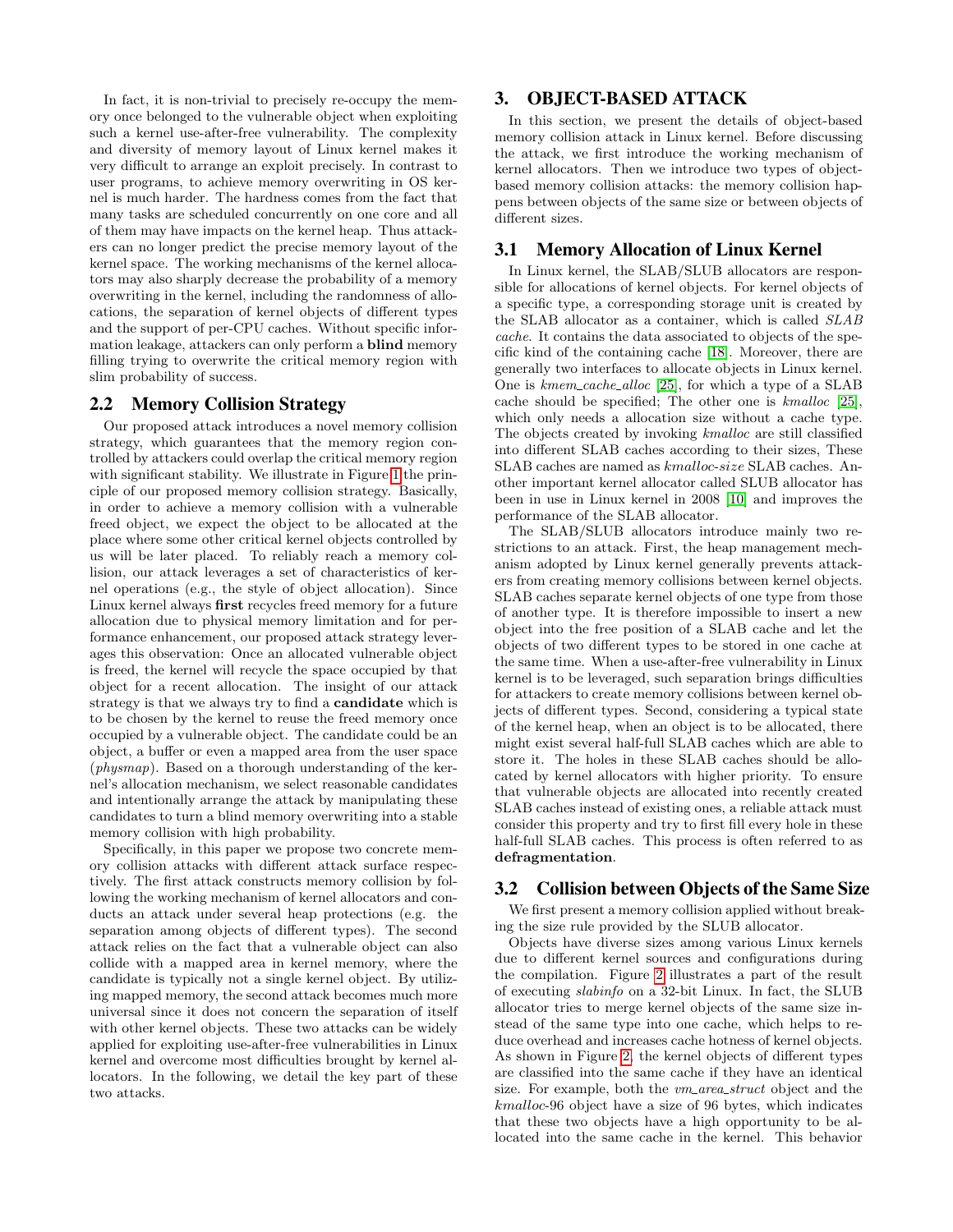

Figure 1: Memory Collision Attack

| :t-0000096      | vm area struct kmalloc-96           |
|-----------------|-------------------------------------|
| $: t - 0000128$ | bio integrity payload eventpoll epi |
| $: t - 0000192$ | biovec-16 kmalloc-192               |
| $: t - 0000256$ | pool workqueue kmalloc-256          |
| $: t - 0000288$ | fuse request bsg cmd                |
| :t-0000384      | dio sqpool-16                       |
| $: t - 0000448$ | mm struct skbuff fclone cache       |
| $: t - 0000576$ | ecryptfs sb cache                   |
| :t-0000640      | RAW PING UNIX                       |
| $: t - 0000768$ | sqpool-32 biovec-64                 |
| :t-0000832      | task xstate RAWv6 PINGv6            |
| :t-0001536      | sqpool-64 biovec-128                |
| :t-0003072      | sqpool-128 biovec-256               |
| :t-0004096      | kmalloc-4096 names cache            |

Figure 2: Partial result of executing slabinfo on 32 bit Linux

allows attackers to create memory collisions between kernel objects of the same size.

The vulnerable module introduced in [2.1](#page-1-1) is used to illustrate how our attack fill freed objects with controlled data. In that module, the size of every freed vulnerable object is 512 bytes. In order to introduce a collision, a candidate object is selected to re-occupy a previously freed space which has a different type but with the same size  $(512 \text{ bytes})$ , based on the size rule of the SLUB allocator. Meanwhile, in order to control the content of freed space, the data of a proper candidate object should also be assigned by an attacker. Thus kmalloc-size buffer in kernel is the best choice due to its easy allocation, diverse sizes and capability of fully controlling the re-filling data. For example, a transfer buffer will be allocated by kmalloc during the process of sendmmsg. And attackers can set the buffer size as it represents the length of the control message and can also control the data in the buffer as it represents which control message one wants to deliver.

The following code in Listing [2](#page-3-2) leverages the use-after-free vulnerability in the malicious kernel module in Section [2.1](#page-1-1) to compromise the kernel and execute arbitrary kernel code by applying object-based collision attack. The most important part, exploiting, involves four essential steps including allocating objects, freeing objects, overwriting freed objects and re-using freed objects. Note that the length of the buffer is 512 bytes, which is equal to the size of the vulnerable ob<span id="page-3-0"></span>ject. And the parameters  $M$  and  $N$  can be specified by attackers based on the actual situation.

<span id="page-3-2"></span><span id="page-3-1"></span>Listing 2: Object-based Attack  $\frac{1}{2}$  /\* setting up shellcode \*/<br> $\frac{1}{2}$  void \*shellcode = mmap(add <sup>2</sup> void \*shellcode = mmap(addr, size, PROT\_READ | PROT\_WRITE | PROT\_EXEC, MAP\_SHARED | MAP\_FIXED | MAP\_ANONYMOUS, -1, 0);  $3 \mid \ldots$ 4 <sup>5</sup> /\* exploiting <sup>6</sup> D: Number of objects for defragmentation 7 M: Number of allocated vulnerable objects<br>8 N: Number of candidates to overwrite N: Number of candidates to overwrite <sup>9</sup> \*/ 10 <sup>11</sup> /\* Step 1: defragmenting and allocating objects \*/ 12 | for (int i = 0;  $\bar{i}$  < D + M; i++)  $_{13}$  index = syscall(NR\_SYS\_UNUSED, 1, 0); <sup>14</sup> /\* Step 2: freeing objects \*/ 15 | for  $(int i = 0; i < M; i++)$ 16 **syscall(NR\_SYS\_UNUSED, 2, i);**<br>17 /\* Step 3: creating collisions \* \* Step 3: creating collisions \*/ 18 char buf[512]; 19 for (int i = 0; i < 512; i += 4) 20  $*$  (unsigned long  $*$ ) (buf + i) = shellcode; 21 | for (int i = 0; i < N; i++) { 22 struct mmsghdr msgvec[1];  $23$  msgvec[0] msg\_hdr.msg\_control = buf; 24 msgvec[0] msg\_hdr.msg\_controllen = 512; <sup>25</sup> ...  $26$  syscall( $NR$ \_sendmmsg, sockfd, msgvec, 1, 0);  $_{27}$  | } <sup>28</sup> /\* Step 4: using freed objects (executing shellcode) \*/ 29 | for  $(int i = 0; i < M; i++)$  $30$  syscall(NR\_SYS\_UNUSED, 3, i);

### <span id="page-3-3"></span>3.3 Collision between Objects of Different Sizes

The attack described in Section [3.2](#page-2-1) has an obvious weakness: it can only be applied when the size of a vulnerable object is aligned to one of possible kmalloc sizes, which are mainly powers of 2. Considering such situation that a vulnerable object has a size of 576 bytes, neither kmalloc-512 nor kmalloc-1024 objects are able to make collisions with the vulnerable object by the solution mentioned in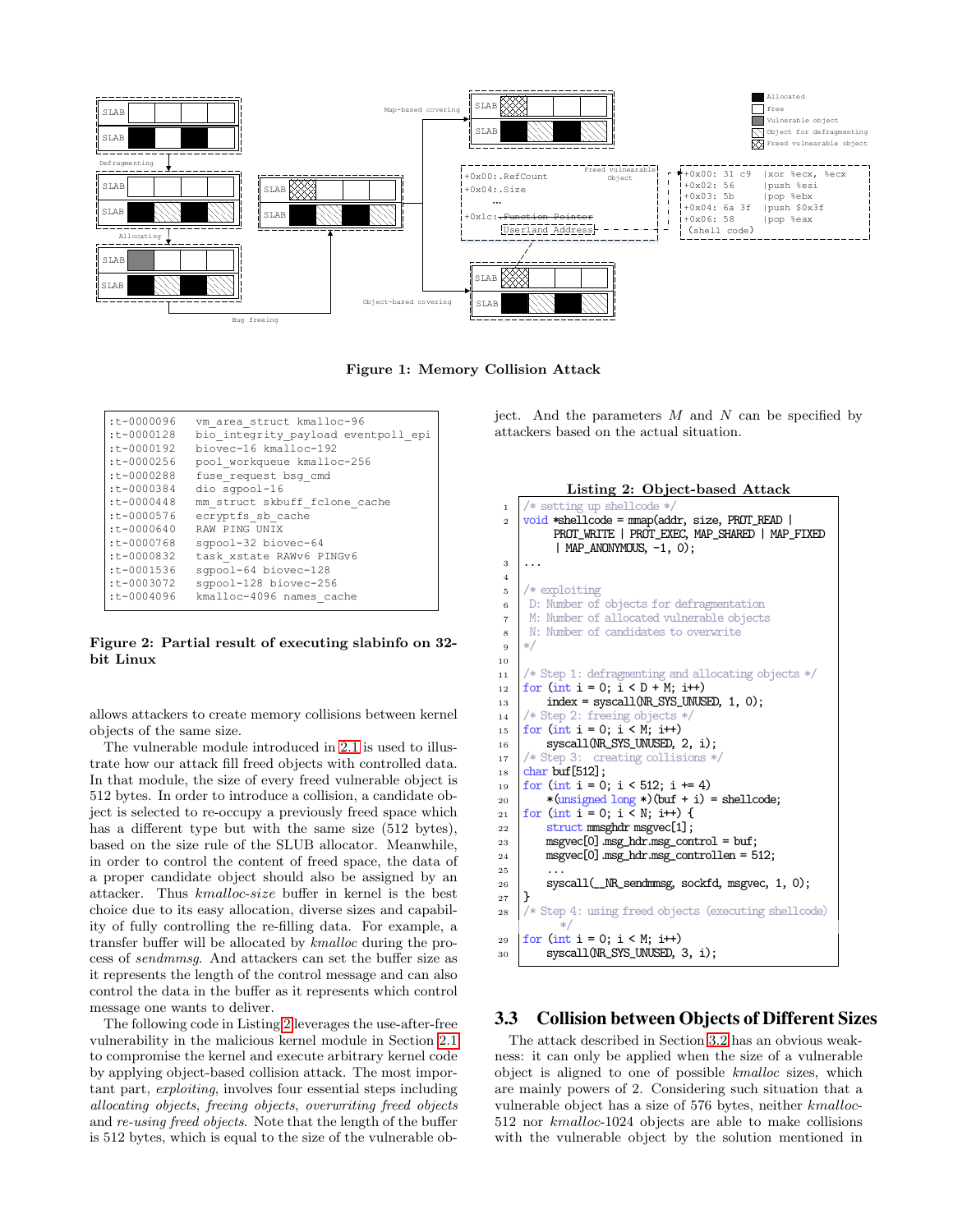Section [3.2.](#page-2-1) Thus a more universal collision attack is required.

Assume that the vulnerable kernel module is modified on Line-27 and the size property of the cache is changed from 512 bytes to 576 bytes, we present an advanced attack which ignores the size of a target vulnerable object. And this time the attack still adopts kernel buffers of kmalloc-size type as candidates for memory collisions.

For the SLAB allocator in Linux kernel, if all objects in one SLAB cache are freed, the entire SLAB cache is going to be recycled for a future allocation. It reveals the fact that freed SLAB caches can be later used to hold objects of a completely different type, which allows to overcome sizeisolated barriers. Thus, for our new attack, several new SLAB caches are created and filled with vulnerable objects in the very beginning. Note that all of the objects stored in these SLAB caches are the targets to collide with. Then by triggering the use-after-free vulnerability, all of these objects are released but still can be accessed by attackers. When all the objects in these SLAB caches are freed, the space of these SLAB caches previously created for vulnerable objects is going to be recycled by the kernel. And that freed space will be used later for kmalloc-size buffers created by invoking sendmmsg.

In fact, we can still use the same code listed in Section [3.2](#page-2-1) to exploit the modified vulnerable kernel module and execute kernel shellcode. Either kmalloc-256 or kmalloc-128 buffers can be chosen as candidates to overwrite freed memory. And we also need larger M and N parameters to guarantee the reliability in this attack.

#### <span id="page-4-1"></span>4. PHYSMAP-BASED ATTACK

The object-based attack by memory collisions between kernel objects of different sizes has an obvious weakness, the uncertainty. In this section, we present a more universal attack which leverages a specific mapped area called physmap in kernel memory without the weaknesses mentioned above. In fact, the physmap is originally used in Ret2dir technique [\[17\]](#page-11-0) to bypass currently applied protections in Linux kernel. Because the data crafted by attackers in user space is directly mapped by the physmap into kernel space, thus the physmap can be used to rewrite the kernel memory previously occupied by freed vulnerable object and exploit use-after-free vulnerabilities.

Once attackers call mmap with an expected virtual address in user space and then call mlock on that virtual address, these pages in user space may be directly mapped into the physmap in kernel space. Therefore, the attack is performed by repeatedly invoking mmap in user space and spraying proper data in the physmap area. For the sake of convenience, the physmap mentioned in the rest of the paper represents the part of the directly mapped space in kernel which has already been filled with the payload sprayed by attackers.

Again, we illustrate our attack by exploiting the vulnerable kernel module mentioned in Section [2.1.](#page-1-1) As the current intended approach is to take advantage of the physmap to make a collision attack and rewrite freed objects, all the caches which contain target vulnerable objects should be recycled by the kernel for future allocation because the physmap never occupies the virtual memory in use. At the beginning of a physmap-based attack, defragmentation by certain kernel objects that have the same size of vulnerable objects is conducted (as mentioned in Section [3\)](#page-2-0). They are used to pad free holes inside all half-full SLAB caches. And then new and clean SLAB caches will be created by kernel allocators when vulnerable objects are going to be allocated.



<span id="page-4-0"></span>Figure 3: Kernel Memory Layout

Later, after all of these vulnerable objects are released by vulnerable syscalls, a certain amount of free SLAB caches once storing these vulnerable objects are generated and recycled by Linux kernel. They may be served as expanding area of the physmap where memory collisions happen in the future.

However, to improve the probability that memory collisions happen between target objects and the physmap, the location where kernel objects are allocated should be lift up. The layout of the kernel memory including the SLAB caches and the physmap is shown in Figure [3.](#page-4-0) It can be seen that the physmap begins at a relatively low virtual address, meanwhile SLAB caches usually gather at a higher address. Our goal is to create memory collisions between these two areas. Due to the capacity of physical memory, the total size of data sprayed in the physmap has an upper bound. Furthermore, the physmap always tends to require a piece of complete free memory of a certain size for expansion.

If vulnerable objects are allocated immediately after defragmentation, the physmap might not be able to expand and eventually cover the SLAB caches where once target objects are placed.

Thus our plan is to spray kernel objects in group. For each group, a certain amount of kernel objects are sprayed for padding and then several vulnerable kernel objects are to be allocated, which is treated as the target to be collided with. That makes these vulnerable objects dispersedly appear in kernel space, which sharply increase the probability of memory collisions between the physmap and vulnerable objects. In addition, if a target vulnerable object can be easily allocated and de-allocated by attackers in their programs, a proper choice of the padding object is just the vulnerable object itself.

Next, the objects for padding can be released through the intended way, while those vulnerable objects should be released by triggering a use-after-free vulnerability. After de-allocating all allocated objects, the memory previously occupied by these objects is released and small pieces of continuous freed memory might be merged into a larger piece, which is later provided for expansion of the physmap.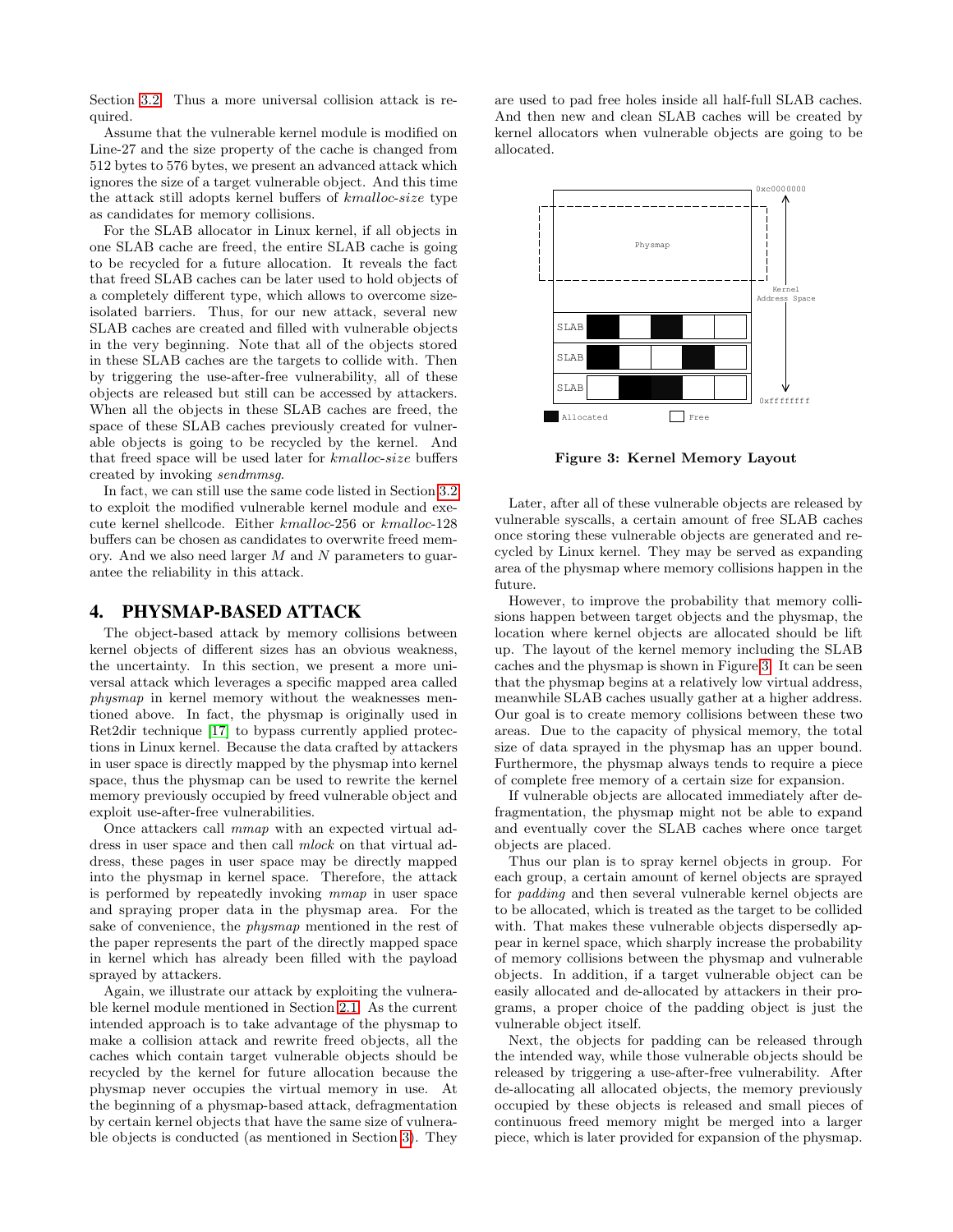Note that the re-filling step should be conducted immediately to avoid freed memory to be corrupted by allocations of kernel from some other active tasks running on the system. And this time we use the physmap to introduce memory collisions with vulnerable kernel objects. In order to fill the physmap in kernel space with data completely usercontrolled, mmap is repeatedly called with a large size as many times as possible. And for every piece of virtual memory returned back from mmap, we fill that memory with user-specified data and call mlock on it. As the physmap filled with proper payload grows, the freed memory previously occupied by vulnerable objects is eventually covered and memory collisions are successfully achieved.

The following code shows the exploiting part of the proposed physmap-based attack against the malicious kernel module.

Listing 3: Physmap-based Attack

```
1 /* exploiting
2 D: Number of objects for defragmentation
3 E: Iterations of object spraying
4 P: Number of objects for padding in one group
5 V: Number of allocated vulnerable objects in one
          group
6 \mid * \rangle7
8 /* Step 1: defragmenting */
9 for (int i = 0; i < 0; i++)
10 syscall(NR_SYS_UNUSED, 1, 0);<br>11 /* Step 2: object spraying */
     11 /* Step 2: object spraying */
_{12} | p = 0; v = 0;
13 | for (int i = 0; i < E; i++) {
14 for (int j = 0; j < P; j++)_{15} | pad[p++] = syscall(\overline{\text{WR}}_SYS_UNUSED, 1, 0);
16 | for (int j = 0; j < V; j++)17 vuln[v++] = syscall(NR_SYS_UNUSED, 1, 0);
18 }
    19 /* Step 3: freeing */
20 for (int i = 0; i < p; i++)
_{21} syscall(NR_SYS_UNUSED, 2, pad[i]);
22 for (int i = 0; i < v; i++)
23 syscall(NR_SYS_UNUSED, 2, vuln[i]);<br>24 /* Step 4: creating collisions */
     24 /* Step 4: creating collisions */
25 unsigned long base = 0x10000000;
26 while (base < SPRAY_RANGE) {
27 unsigned long addr = (unsigned long)mmap((void
              *)base, 0x10000000, PROT_READ | PROT_WRITE
              | PROT_EXEC, MAP_SHARED | MAP_FIXED |
             MAP_ANONYMOUS, -1, 0);
28 unsigned long i = addr;
29 for (i, i < addr + 0x10000000; i += 4) * (unsigned)long *)(i) = shellcode;30 mlock((void *)base, 0x10000000);
31 base += 0x10000000:
32 \mid33 /* Step 5: using freed objects (executing shellcode)
           */
34 | for (int i = 0; i < v; i++)
35 syscall(NR_SYS_UNUSED, 3, vuln[i]);
```
Note that if values stored inside target vulnerable objects can be read out by specific syscalls, then an additional process in step 4 can be used to improve the efficiency and accuracy of physmap-based attack. First, besides some important values sprayed in the physmap to overwrite key entries at certain offset of freed vulnerable objects to avoid kernel crashes and execute kernel codes, we also spray a specific magic value like 0xdeadbeef in the physmap. Then for every vulnerable object, one value inside it is read out at each stage after calling mmap. If it is directly equal to that magic value or correctly reflects the magic value once filled in, then a memory collision happens and the physmap spraying should be stopped.

# 5. EFFECTIVENESS OF THE ATTACK

In this section, we evaluate the effectiveness of the proposed object-based memory collision attack and physmapbased memory collision attack.

# 5.1 Object-based Attack

### *5.1.1 Feasibility Analysis*

For the attack based on memory collisions between the kernel objects, the generated message of a custom kernel module shown in Figure [4](#page-5-0) illustrates the details. In the module a specific cache which holds objects of size 576 is created, then several kernel objects are allocated which belong to this cache and the virtual addresses of these objects are recorded. Then the kernel module frees all the objects in that cache and allocate 1024 buffers of size 512 by invoking kmalloc and their virtual address are also recorded. By viewing the kernel messages that the kernel module printed out, it can be seen that a memory collision happens when the 716th kmalloc-512 buffer is created because its virtual address is the same as the virtual address of the first object of size 576, which shows the feasibility of object-based attack.

| Kernel objects of size 576<br>72.979752] (576)1: f2e0c240<br>72.9797531 (576)2: f2e0c480<br>72.9797541 (576)3: f2e0c6c0                                  | 72.9797501 (576)0: f2e0c000 [*]   |  |
|----------------------------------------------------------------------------------------------------------------------------------------------------------|-----------------------------------|--|
| Kernel objects of size 512<br>72.980204] (512)0: f6b36200<br>72.9802051 (512)1: f6b36e00<br>[ 72.980205] (512)2: f6b34800<br>72.9802061 (512)3: f6b34000 |                                   |  |
| 72.9807721 (512)717: f2e0c200<br>72.9807731 (512)718: f2e0c400                                                                                           | 72.980771] (512)716: f2e0c000 [*] |  |

<span id="page-5-0"></span>Figure 4: Memory Collision between Kernel Objects

### *5.1.2 Advantages*

The object-based attack described in Section [3](#page-2-0) uses objects allocated by kmalloc to re-fill the memory of vulnerable freed objects. Since hundreds of flows in Linux kernel involve creating kmalloc-size buffers, objects of kmalloc-size type are the most controllable candidates to make memory collisions since it is easy for attackers to allocate in user programs by syscalls. For example, a buffer is created by kmalloc during the process of sendmmsg in kernel, which is used to hold control messages during message passing. And when one writes to one side of the pipe from the other side, kmalloc-size buffers are allocated to hold temporary data.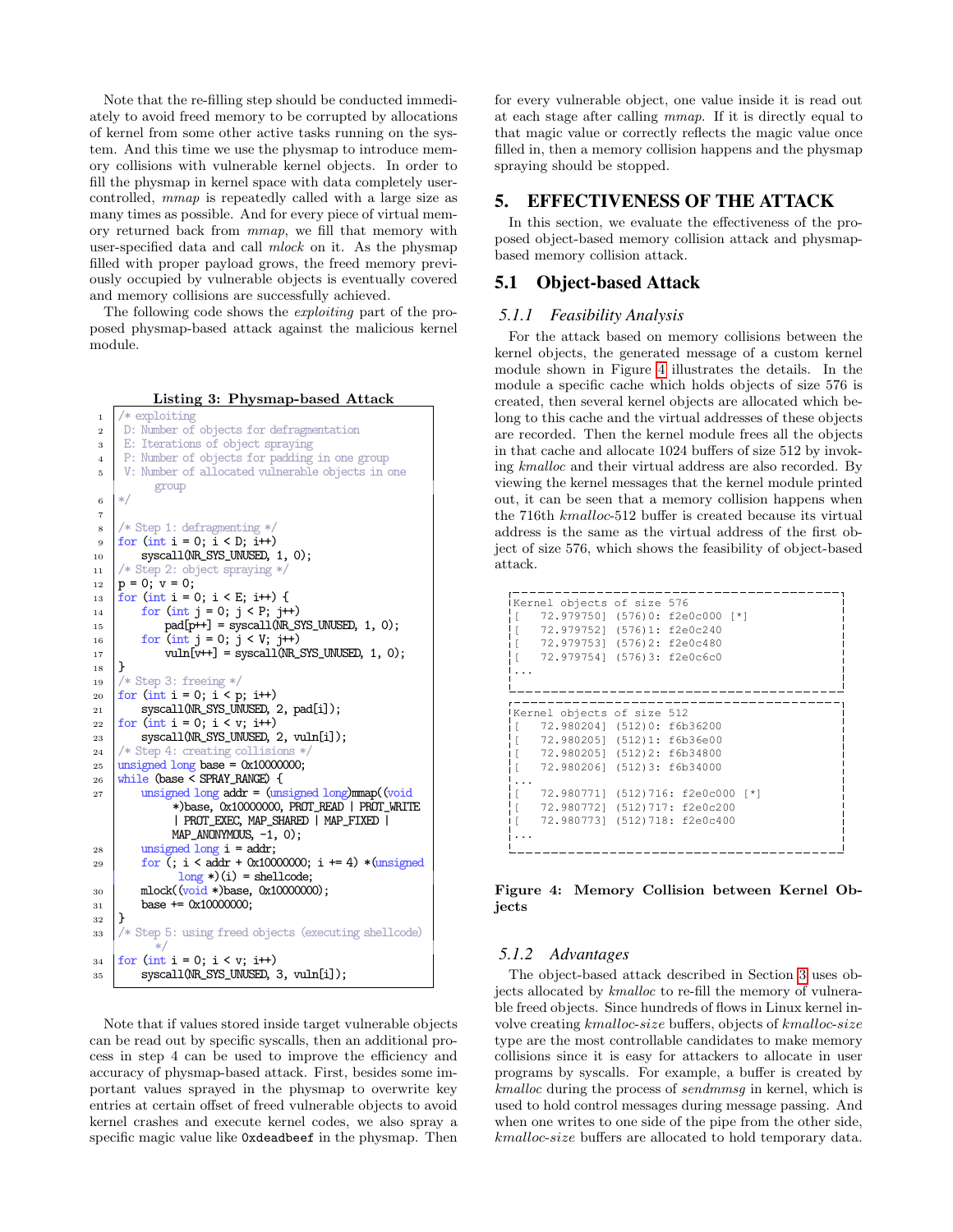The second advantage of these kmalloc-size buffers is that both the content and the size are user-controlled. Since target vulnerable objects have different sizes in different cases, the size of a candidate object should be controlled to follow the size of a vulnerable object. For many kinds of kmalloc-size objects, they are often seen as buffers which store data from user space. That brings the full control of the overwriting content and thus attackers are able to set addresses of their injected codes or kernel ROP gadgets inside vulnerable objects.

#### *5.1.3 Limitations*

The object-based attack still faces some serious limitations in practice.

- For the attack based on collisions between kernel objects of the same size, the size of a vulnerable object has to be aligned to one possible kmalloc sizes, otherwise no valid kmalloc buffers can be found to cover that freed vulnerable object.
- For the attack based on collisions between kernel objects of different sizes, the main problem is its uncertainty. Without information leakage, definitely attackers do not clearly know whether target vulnerable objects have been covered by other objects of different sizes, the probability of a successful overwriting sharply decreases compared to the former objectbased attack.

# 5.2 Physmap-based Attack

#### *5.2.1 Feasibility Analysis*

The feasibility of physmap-based attack depends on whether the physmap could eventually cover the SLAB caches where vulnerable objects store. It is discussed for two different platforms as follows:

32-bit Linux kernel: For 32-bit Linux platforms on most desktop PCs and Android devices nowadays, kernel space starts at 0xc0000000 and ends at 0xffffffff as shown in Figure [3.](#page-4-0) As described in [\[17\]](#page-11-0), the physmap starts at 0xc0000000 and is supposed to have a size of 891MB on x86 architecture and 760MB on ARM architecture, which indicates that the physmap ends at 0xf7b00000 on x86 and 0xef800000 on Android (ARM). Based on the fact that kernel objects start to be allocated at virtual addresses which are in range of 0xd0000000 ∼ 0xf0000000 in SLAB caches and after the object spraying step of physmap-based attack, the vulnerable objects are supposed to be uniformly allocated in kernel space. Thus when the physmap grows through spraying, it has large probability to cover target SLAB caches.

 $64$ -bit Linux kernel: For 64-bit Linux platforms, kernel space starts at 0xffff880000000000 on x86\_64 architecture and for ARM architecture, it starts at 0xffffffc000000000. As described in [\[17\]](#page-11-0), the physmap starts at the location where kernel space starts and is supposed to have a size of 64TB on x86 64 and 256GB on Android (ARM). Considering the fact that 64-bit systems only use 48 bits for addressing, the range of the physmap covers the entire kernel space. Although allocations of kernel objects on 64-bit Linux platforms behave more random than they do on 32-bit Linux platforms, kernel objects are still placed in an area of certain size in kernel space when no memory pressure exists. For x86 64, kernel objects usually start to be allocated at virtual addresses which are in range of 0xffff880000000000 ∼ 0xffff8800ffffffff and for ARM, kernel objects start to be allocated at virtual addresses which are in range of 0xffffffc0000000000  $\sim$  0xffffffc0fffffffff. However, for any device or PC which has a 64-bit kernel inside, it has a relatively large RAM size which is commonly not less than 2GB. And after the object spraying step of our physmapbased attack, there is a substantial probability that memory collisions happens between the physmap and target SLAB caches.

Generally speaking, physmap-based attack is considered to be effective both for 32-bit kernel and 64-bit kernel. In fact, the size of the entire kernel space is not the only factor to successful collisions. The size of the RAM size also plays an important role. Low RAM size may hurt the effectiveness of physmap-based attack since it limits the total amount of data an attacker is able to spray in the physmap.

#### *5.2.2 Advantages*

Stability: The attack through the physmap is much more stable than object-based attack. In fact, the only thing requiring an attacker to do is to repeatedly map memory in user space and fill it with proper payload which can be easily operated in the user program. Overwriting through the physmap does not allocate any kernel object by kernel allocators and attackers do not need to be informed of kernel memory layout at any time.

Note that the physmap and all SLAB caches are stored in kernel space simultaneously, and surly they do not have their own private space due to limited virtual address space for Linux kernel. Considering the certain distance between initial locations of the SLAB caches storing vulnerable kernel objects and the physmap, the object spraying step makes the vulnerable objects not gather in one place but appear at different places in the kernel. That also ensures the stability of such a probabilistic attack strategy.

Finally, the additional step of physmap-based attack also improves stability. When attackers can be informed that vulnerable kernel objects have already been correctly overwritten then further kernel spraying which may bring unexpected results is no longer needed.

Separation: The physmap is like a nightmare since it circumvents the separation of kernel objects provided by kernel allocators not from the internal mechanism but from an overall view on the memory management of Linux kernel. The key point is that kernel needs to recycle freed memory for future use and do not have the ability to divide the whole kernel memory space into different parts for different uses due to limited memory size and the efficiency requirement of the kernel. That leaves the physmap, one of the best candidates, an opportunity to overwrite the freed memory once occupied by vulnerable objects and create stable memory collisions.

Note that physmap-based attack does not care about whatever the size of a vulnerable object is and the type of a vulnerable object is, which means a thorough bypassing of the separation protection provided by Linux kernel.

Data control: Since the data sprayed in the physmap all comes from the data filled in mmaped memory in user space, it is for sure fully user-controlled. Any malicious content attackers desire for is able to be filled into the freed memory once occupied by a target vulnerable object.

Wide applicable scenarios: Although the physmap-based attack is designed to achieve a generic approach to exploiting use-after-free vulnerabilities, it can be applied to exploit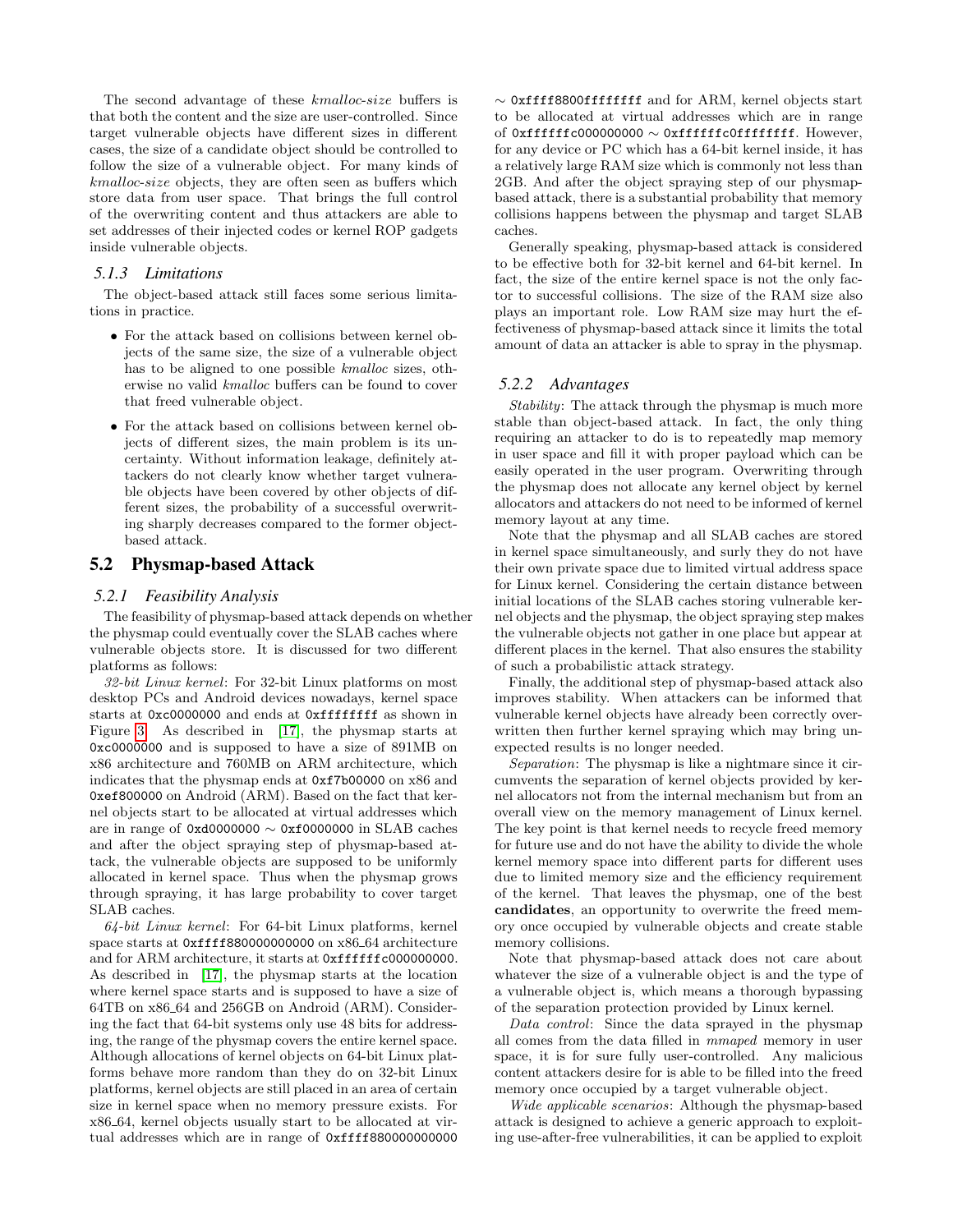other types of vulnerabilities in Linux kernel based on the fact that the physmap has the ability to cover nearly any free space in kernel. One possible usage of physmap-based attack is to exploit uninitialized memory vulnerabilities. In fact, the physmap-based attack is definitely helpful and effective when a free space is needed to be occupied when exploiting different kinds of kernel vulnerabilities.

#### *5.2.3 Comparison with Previous Techniques*

Previous techniques to achieve overwriting on kernel objects which have use-after-free vulnerabilities always try to leverage the features of kernel allocators. For example in [\[6\]](#page-10-2), attackers manage to overwrite a specific kernel object of size 224 with another kernel object of a close size, 256. For this case, the stable overwriting can also be achieved by physmap-based attack. However, previous techniques become useless in the following situations meanwhile physmap-based attack keeps performing well:

Various sizes: Previous techniques always try to place a different kernel object of similar size into the area once occupied by a vulnerable object to exploit kernel use-afterfree vulnerabilities. However the size of a target vulnerable object always varies. Take the CVE-2015-3636 as an example (details are introduced in Section [6.2\)](#page-8-0), vulnerable PING socket objects may have at least four different sizes on Android devices of different kinds of brands. And also the sizes of a vulnerable kernel object are not identical in 32-bit kernel and 64-bit kernel. Facing such situations, previous techniques have to hard-code in exploit codes to achieve stable overwriting for different kernels. Thus several different versions of the attack programs are required. If the size information cannot be known in advance, then previous techniques become much less effective since what types of kernel objects can be used to overwrite vulnerable ones can no longer be determined. By contrast, physmapbased attack is simple and intuitive. The only thing an attacker needs to do is to iteratively calling mmap. One generic exploit can be achieved by physmap-based attack.

Uncontrollable content: If a use-after-free vulnerability is desired to be exploited, not only a vulnerable object is needed to be overwritten but also the content of that object has to be under control. Previous techniques may have limited choices of kernel objects to make collisions and at many times these candidates may be the internal ones and attackers cannot set proper payload they want in freed memory, which makes an exploitation hard to complete afterwards. When it comes to physmap-based attack, all these memory used to overwrite vulnerable objects are generated by calling mmap in user programs and the content is naturally under control.

Multi-threading support: Previous techniques may need relatively accurate prediction on kernel heap layout. But when an attack program is executing meanwhile many other tasks scheduled on the core may influence memory layout of the kernel heap, which brings much uncertainty. This factor sharply decreases the success rate of kernel attacks based on previous techniques. By contrast, with the help of object spraying and physmap spraying in physmap-based attack, large amount of instances are created and almost all of the kernel space is occupied. That reduces the side effects brought from other scheduled tasks to the lowest extent.

In a word, physmap-based attack is able to deal with much more kinds of use-after-free vulnerabilities in Linux kernel and have full control of data in freed memory. It has a wider application and higher stability. Two unavoidable disadvantages it suffers are memory cost and time cost, which can all be acceptable in practice.

#### *5.2.4 Limitations*

Not all the kernel objects which have use-after-free vulnerabilities are able to be overwritten by physmap-based attack on various platforms due to several reasons. Firstly, if a vulnerable object is going to be reused quickly after it has already been freed, then it is hard to re-occupy the object since the physmap spraying relatively takes time. And the immediate re-use of that object before overwriting is done may lead to kernel crashes. Secondly, if a vulnerable object is for internal use in kernel and it is not easy for an attacker to create a second instance of this kind of object, then even if we spray these vulnerable objects and place them uniformly in kernel space, the success rate of memory collisions based on physmap-based attack still decreases. Thirdly, when applying physmap-based attack, attackers require a certain amount of directly mapped memory to do spraying and make the physmap grow in order to touch vulnerable kernel objects. If the size of current usable physical memory is not enough, then the success rate of the attack goes down.

# 6. EVALUATION

# 6.1 Testing with Linux Kernel

In this section, we evaluate the performance of objectbased attack and physmap-based attack by applying them to exploit our malicious kernel module mentioned in Section [2.1](#page-1-1) in Linux kernel. The experiments are carried out on both 32-bit and 64-bit Ubuntu 14.04 with 2GB RAM. Note that when testing object-based attack based on collisions between objects of different sizes, the size of the vulnerable object in our module is set to be 576 as mentioned in Section [3.3.](#page-3-3)

Table [1](#page-8-1) shows the success rate of object-based attack and physmap-based attack to compromise kernel by exploiting the malicious kernel module with basic memory requirements for different steps. Note that object-based attack of type 1 leverages memory collisions between objects of the same size and object-based attack of type 2 leverages memory collisions between objects of different sizes.

As shown in the experimental results in Table [1,](#page-8-1) objectbased attack of type 1 performs better than object-based attack of type 2 as expected. Object-based attack of type 2 cannot be applied for a stable kernel exploitation due to its low success rate. And memory collision attack performs worse on 64-bit Linux platforms since much more entropy of the kernel memory layout is introduced. It can also be seen that physmap-based attack cost most memory compared to other types of attack in total. And it needs extra memory for spraying vulnerable objects and making them dispersedly allocated in kernel space.

As described before, object-based attack choose kernel objects as candidates to overwrite vulnerable objects. However, due to the limitations on resources a user cannot create too many kernel objects inside kernel. For example, a user can only create certain amount of socket connections, which means that limited kmalloc-size buffers during sendmmsg can be created in one time. Thus the memory requirement for kernel spraying in object-based attack has to in a certain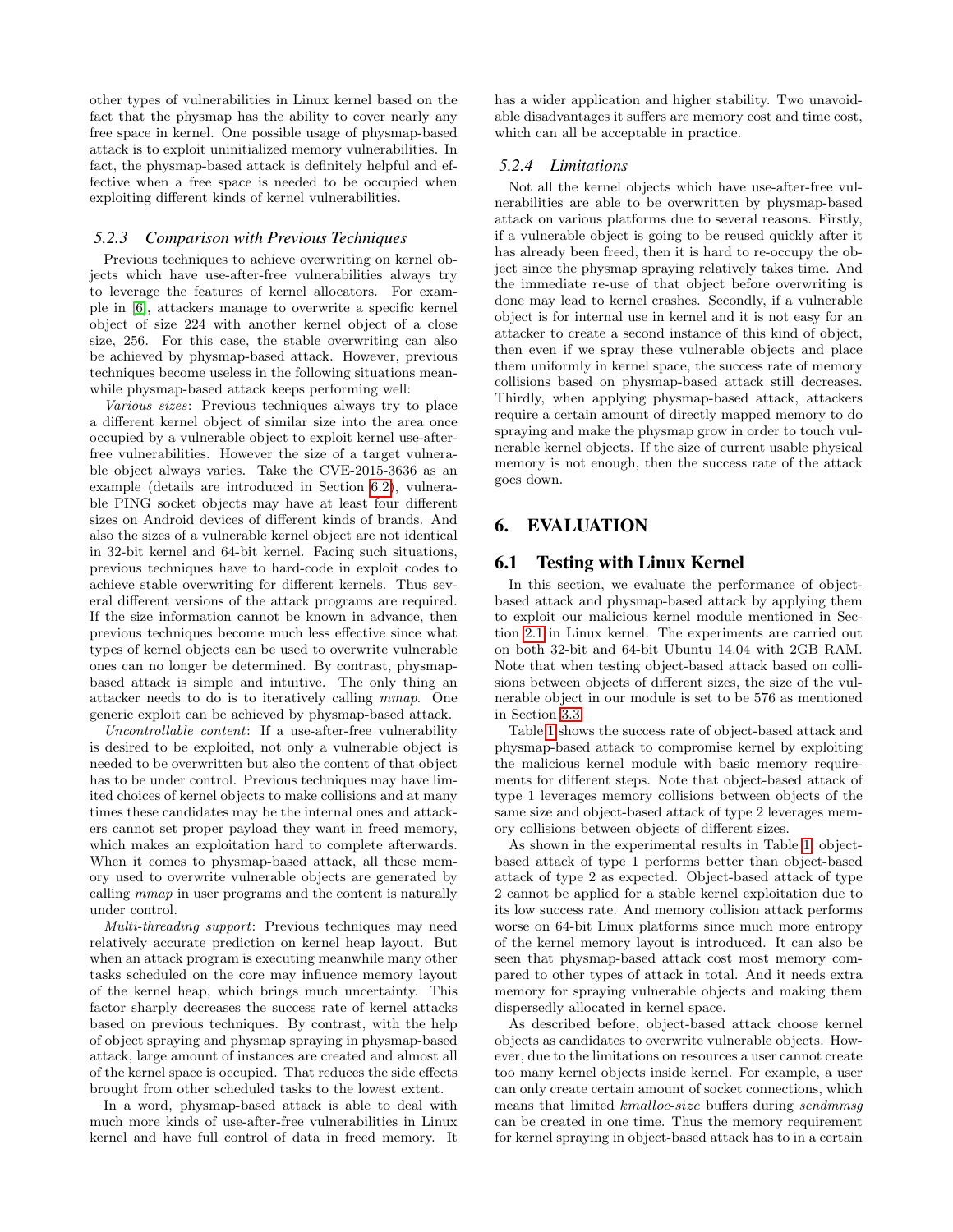| Attack Types   |           |             | Memory Req.           | Memory Req.  | Success Rate |  |
|----------------|-----------|-------------|-----------------------|--------------|--------------|--|
|                | System    | for Padding | for Bug-freed Objects | for Spraying |              |  |
| Object-based 1 | $32$ -bit | NaN         | 64KB                  | 64KB         | $99\%$       |  |
|                | 64-bit    | $\text{Na}$ | 96MB                  | 128KB        | 80%          |  |
| Object-based 2 | $32$ -bit | NaN         | 168KB                 | 128KB        | 60%          |  |
|                | 64-bit    | NaN         | 160MB                 | 256KB        | 40%          |  |
| Physmap-based  | $32$ -bit | 32MB        | 512KB                 | 1536MB       | 99%          |  |
|                | 64-bit    | 32MB        | 512KB                 | 1536MB       | 85%          |  |

Table 1: Memory Collisions Attack in Linux kernel

range as shown in Table [1,](#page-8-1) which decreases stability of an attack.

Since the size of the vulnerable object in the malicious kernel module remains the same, both object-based attack and physmap-based attack take effect in the experiments. However, the strong powerful of physmap-based attack can be seen in the next section.

#### <span id="page-8-0"></span>6.2 Testing with Android Kernel

In this section we evaluate our memory collision attack on Android devices with a use-after-free vulnerability (CVE-2015-3636) [\[4\]](#page-10-3) which is credited to the author. We leverage this vulnerability to implement PingPongRoot, a universal exploit that achieves privilege escalation on most popular Android devices (Android version  $\geq 4.3$ ) including those with 64-bit processors.

#### *6.2.1 PingPongRoot*

PingPongRoot exploits the CVE-2015-3636 use-after-free vulnerability, which is related to a vulnerable PING sock object in the kernel. By specifying  $sa\_family$  as  $AP\_UNSPEC$ and making connections to a PING socket twice, the reference count of that PING sock object becomes zero, and thus the kernel frees it. However, that leads to a dangling file descriptor related to the PING sock object in a user program (The vulnerability can only be triggered on Android devices. For Linux PC, a common user does not have the privilege to create a PING socket). Therefore, attackers can operate on this file descriptor in a user program and make the kernel reuse the freed PING sock object, which leads to code execution in the kernel.

The vulnerable PING sock object has different sizes on different devices, thus PingPongRoot applies physmap-based attack instead of object-based attack to exploit such a vulnerability with high reliability. We demonstrate the exploitation of PingPongRoot on a representative Android device, Google Nexus 7 running Android Lollipop system. The exploit is conducted by following the steps described in Section [4.](#page-4-1) At first, D PING sockets are created for defragmentation. Then we iteratively spray PING sockets in group. For each group, every  $N$  PING sockets are allocated in newly-created processes. Note that all of these N PING sockets have to be created in other processes instead of the current process because of the resources limitation on each process. After these processes finish the allocating work, they hang up there not to cause kernel to release these PING sockets. Then  $M$  ( $N \ll M$ ) PING sockets are created in the current process. These sockets are treated as vulnerable targets and later memory collisions will happen between these objects and the physmap.

According to physmap-based attack described in Section [4,](#page-4-1) all M PING sockets are released by triggering the use-afterfree vulnerability. Then all the processes created at the beginning of our exploit are terminated. That causes kernel

<span id="page-8-1"></span>to recycle the resource of the terminated processes, thus all N PING sockets are freed by kernel allocators.

After that, mmap is repeatedly invoked. Each mmap allocates 256MB memory in user space. For every 8 dwords of the mmaped memory, the 7th dword is rewritten as a valid address in user space. All the other dwords are overwritten to be the magic values. By calling *ioctl* on those  $M$  vulnerable PING sockets with the argument SIOCGSTAMPNS, the member  $sk\_stamp$  of a PING socket object can be read out to user space. Check it with pre-defined magic value to see whether a PING sock object is covered by the physmap or not. If no memory collision happens among those M ones with the physmap, back to the beginning of the exploit and spray more groups of padding objects with vulnerable objects. Otherwise, a vulnerable kernel object successfully covered by the physmap is achieved and the exploit continues.

In fact, the 7th dword of a PING socket object is the member  $sk\_prot$ . It is a structure used to store the properties of PING protocol and it has a member which is a function pointer called close. When a PING socket is closed in a user program, then this function pointer is to be invoked. Due to the re-filling of the vulnerable PING socket object, the 7th dword of it is currently a virtual address in user space. That means the whole  $sk\_{prot}$  structure is controlled by the attacker. The function pointers in the fake sk prot are set to the address of kernel shellcode placed in user space. Then *close* is called on the dangling file descriptor related with that vulnerable object. The fake function pointer is invoked and our shellcode is executed in kernel context, which leads to a temporary privilege escalation on Android Lollipop.

#### *6.2.2 Experimental Results*

Our PingPongRoot exploit achieves privilege escalation on hundreds of Android devices and the performance of our attack is shown in Table [2.](#page-9-0)

The universal property and reliability of physmap-based attack is verified based on the following observations from Table [2.](#page-9-0) Firstly, most popular Android devices on market of all kinds of brands including Samsung, SONY, Google Nexus, HTC, Huawei, and Xiaomi are exploited by physmap-based attack with high root success rates. Note that the size of the vulnerable PING sock objects varies on different phones and tablets, but our generic exploit does not take that into considerations. Only RAM size affects our exploit settings. Secondly, the exploit settings are not changed much when attacking 64-bit Android kernel compared with the settings applied for attacking 32-bit Android kernel. Practically, physmap-based attack is verified to be effective also in 64-bit Android kernel. In a word, physmapbased attack is a universal and powerful solution to exploiting use-after-free vulnerabilities in Linux-based kernel.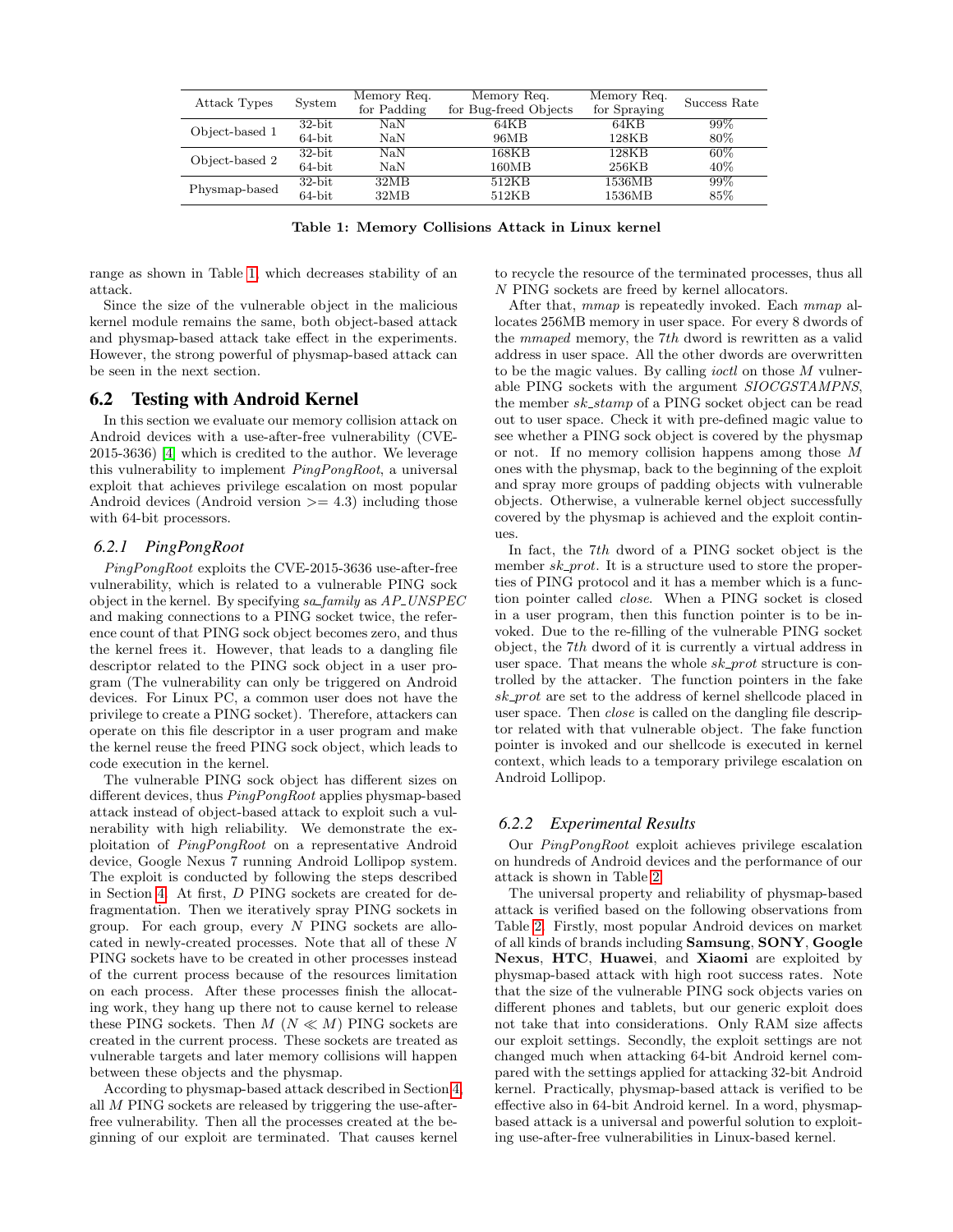| System         | RAM Size       | Device                                                                                         | Memory<br>for Padding | Memory<br>for Spraying | Memory<br>for Bug-freed Objects | Success Rate     |
|----------------|----------------|------------------------------------------------------------------------------------------------|-----------------------|------------------------|---------------------------------|------------------|
| Android 32-bit | 1G             | Huawei Honor 4<br>Xiaomi Hongmi Note                                                           | 128MB                 | 640MB                  | 64KB                            | $85\% \sim 90\%$ |
|                | 2G             | Google Nexus 5/7<br>Samsung Galaxy S4/S5<br>HTC One M8<br>Huawei Mate 7/Ascend P7<br>Xiaomi M3 | 128MB                 | 1024MB                 | 64KB                            | 98%              |
|                | 3 <sub>G</sub> | Samsung Galaxy Note 3<br>Sony $Z2/Z3$<br>Huawei Honor 6<br>Xiaomi M4                           | 128MB                 | 1536MB                 | 64KB                            | 98%              |
| Android 64-bit | 2G             | Google Nexus 9                                                                                 | 128MB                 | 1024MB                 | 64KB                            | $90\%$           |
|                | 3 <sub>G</sub> | Samsung Galaxy S6/S6 Edge<br>HTC One M9                                                        | 128MB                 | 1536MB                 | 64KB                            | $85\% \sim 90\%$ |

Table 2: Performance of Physmap-based Attack on Android Devices

# 7. DEFENDING AGAINST MEMORY COL-LISION ATTACK

One notable advantage of the physmap-based attack is that it firmly captures the inherent weakness of current versions of Linux kernel. Considering the direct mapping as a fundamental feature of the system, it is not easy to build highly effective mitigation against the physmap-based attack scheme. Two considerable approaches to defending against the attack model are presented as follows.

# 7.1 Bound for the Physmap

One effective way to defend against the memory collision attack through the physmap is to restrict the percentage of the total memory in use in the physmap for each user on the system.

For a particular user, all of his active tasks scheduled by Linux kernel are taken into consideration. And the sum of the memory in the user space of every task which is directly mapped by the physmap is recorded in the kernel. When this value arrives at a threshold value predefined by the kernel, then any more memory request for the physmap will be refused by the kernel unless the some of his task releases a certain amount of memory mapped by the physmap to make the total occupation of the physmap in the kernel lower than the threshold value.

Such an upper bound on the occupation of the physmap for all the active tasks owned by a user is able to defend against the memory collision attack through the physmap to a certain extent. In fact, in order to cover the SLAB caches storing the target kernel object, a large amount of memory has to be mmaped in user space by the active tasks of an attacker and sprayed with the data later used in the exploitation. However due to the threshold predefined by the kernel, such things cannot be achieved and it is not likely for the physmap to reach the relatively high virtual address where the target SLAB caches are allocated.

The restriction on the occupation of the physmap must be set for every user instead for every active task. That is because when attacking the core of the system, all the active tasks can influence the kernel memory. If the limitation on the occupation of the physmap is for every active task, attackers can create many independent processes and each of them follows the restriction but however the total amount of the memory mapped by the physmap in these processes is enough to cover the SLAB caches storing the target vulnerable objects and the protection is bypassed by the attacker. Thus, the attention should be put on the

<span id="page-9-0"></span>memory usage of all the active tasks owned by every user logging on the system.

As illustrated above, this protection can prevent attackers from making the memory collision attack through the physmap. And the effectiveness of this protection depends on that predefined threshold value. A lower threshold value providing more safety leads to the result that less directly mapped memory can be achieved by the user programs, thus a balance has to be found between the efficiency and the security of Linux kernel.

# 7.2 Complete Separation

The main cause of the memory collision attack through the physmap is that the directly mapped memory sourcing from the user space covers the place where originally the kernel objects are stored, a valid way to defend against the memory collision attack is to apply the complete separation between the physmap area and the SLAB caches.

The kernel specifies the memory of a fixed range to be the appropriative memory for the physmap. Even if a large part of the memory for special physmap use is free, it is impossible for the SLAB caches to be located in that region. Similarly, the physmap can never expand into the space once the kernel objects are stored there. A legible border is specified by this protection between the physmap area and the area for allocating objects in the kernel.

This protection against the collision attack is effective for sure since when it is on, there is no chance that a collision will happens between the physmap and the target vulnerable objects. However it is hard to be implemented on 32-bit Linux kernel because the size of the kernel space is too small to achieve a complete separation between the physmap and the SLAB caches. But for the 64-bit Linux kernel, the virtual address space is definitely enough for the kernel to achieve this. And without doubt, for safety, there will be more overhead and waste of the space.

# 8. RELATED WORK

In recent years, the use-after-free vulnerability become the most popular and serious vulnerability in the applications both on the desktop PC and on the mobile devices. In 2013, there were 129 CVEs for Microsoft Internet Explorer and most of them were use-after-free vulnerabilities, and this number raised to 243 in year 2014 [\[9\]](#page-10-4). Due to the various mitigations [\[34\]](#page-11-3), exploiting other vulnerabilities like stack overflows and heap overflows has become harder. Taking advantage of the use-after-free vulnerability in the web browsers or in the document viewers, attackers are able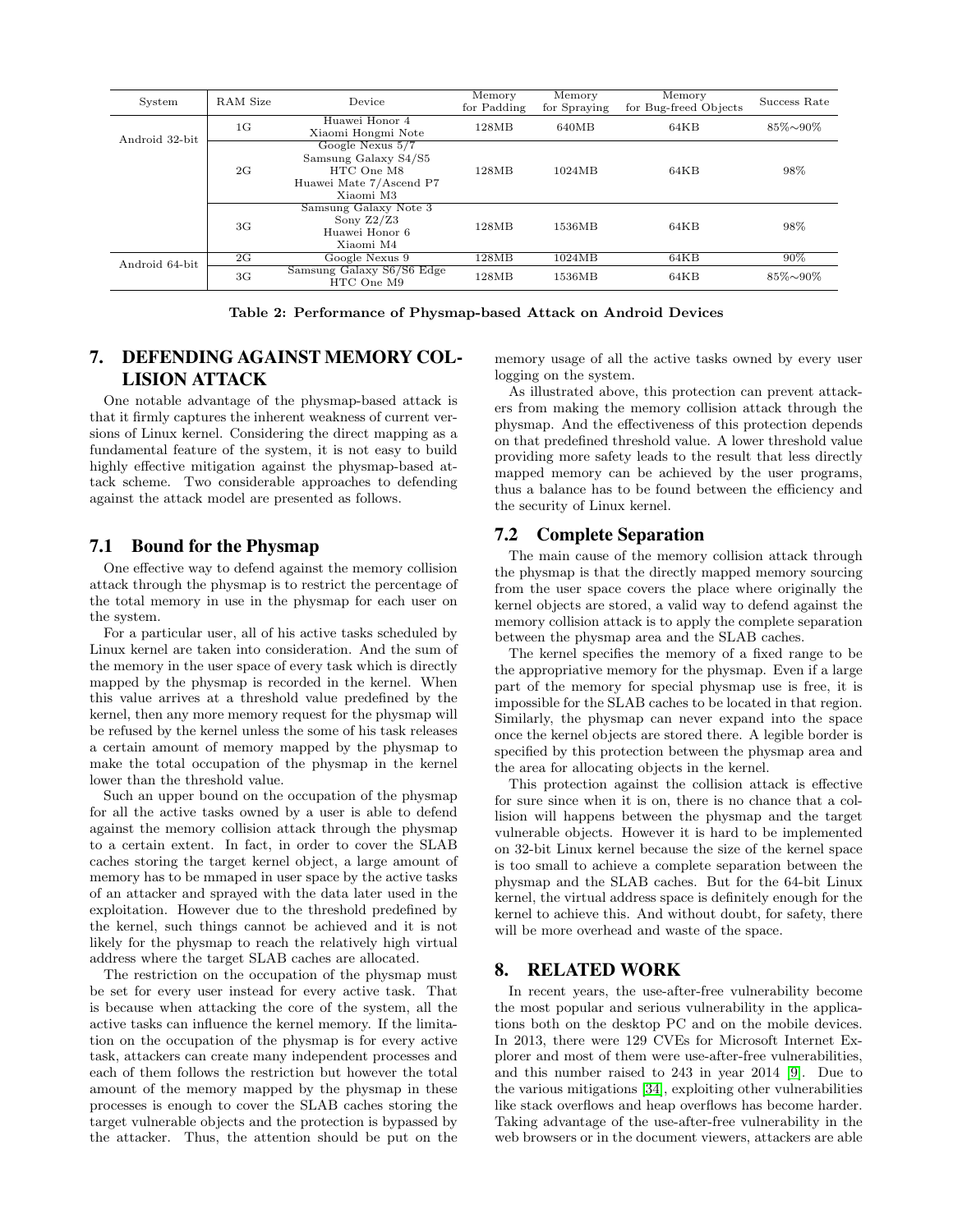to execute arbitrary code in the context of the applications and eventually control your computer [\[3\]](#page-10-5) or mobile phone [\[2\]](#page-10-6) remotely.

When exploiting a use-after-free vulnerability, the key step is to re-occupy the memory of the freed object [\[29\]](#page-11-4) which means using some other objects to do the memory collision with the vulnerable object. Thus, attackers should carefully and accurately arrange the heap layout of the process [\[28\]](#page-11-5), [\[32\]](#page-11-6), [\[12\]](#page-11-7) before triggering the use-after-free vulnerability.

In order to defend against the use-after-free vulnerability, numerous protection and mitigation schemes are proposed to enforce the temporal safety [\[29\]](#page-11-4). Many of these protections employ special allocators. It is the basic approach to protect against use-after-free exploits since it tries to prohibit the memory collision happens thus no re-use of the memory happens and the use-after-free vulnerability is hard to exploit. Such protections include Cling [\[13\]](#page-11-8) and DieHarder [\[23\]](#page-11-9). In fact, almost all the current popular web browsers have their own allocators. They are known as Heap Arena [\[31\]](#page-11-10) for WebKit in Safari on Mac OSX and iOS, PartitionAlloc [\[8\]](#page-10-7) in Google Chrome, Presentation Arena and Frame Poisoning [\[21\]](#page-11-11) in Mozilla Firefox and Isolated Heap [\[30\]](#page-11-12) in Microsoft Internet Explorer. However, based on the rapid advancement of the exploit techniques, all of these allocators are defeated during the Pwn2Own/Pwnium hacking contests in the recent years due to their existed weakness. The related exploit techniques targeting the heap allocators of these web browsers include [\[15\]](#page-11-13) for Safari, [\[5\]](#page-10-8) for Google Chrome, [\[16\]](#page-11-14) for Mozilla Firefox and [\[20\]](#page-11-15) for Internet Explorer involving the well-designed heap layout arrangement, misalignment of the objects on the heap and utilizing the unique features of these private allocators.

Other protections against use-after-free include the object based approaches and the pointer based approaches [\[29\]](#page-11-4). The former ones are widely use in practice to detect memory corruptions include the AddressSanitizer [\[26\]](#page-11-16) and the Valgrind Memcheck [\[11\]](#page-11-17), trying to detect use-after-free by marking the memory once de-allocated. The latter ones focus on whether the pointer to be used is valid or not to detect use-after-free vulnerabilities. Such protections include [\[22,](#page-11-18) [19,](#page-11-19) [33\]](#page-11-20).

By contrast, relatively fewer use-after-free vulnerabilities are discovered in OS kernel and only a few related researches are documented [\[24\]](#page-11-21) [\[1\]](#page-10-9). Considering the requirement for the efficiency of the OS kernel, the protections like marking memory or checking dangling pointers cause an unacceptable overhead and cannot be adopted by the kernel. However, all the OS kernels have their special allocators. In Linux kernel there are SLAB/SLUB allocators which provide a perfect isolation between the objects of different sizes and different types. Thus it is difficult for an attacker to take advantage of a use-after-free vulnerability in Linux kernel and few exploit techniques attacking against the isolation of the kernel heap are documented.

Additionally, several previous reliable probabilistic techniques of exploiting the user application include [\[27\]](#page-11-22) and [\[14\]](#page-11-23). These techniques also take advantage of the weakness of the memory management of Linux as well as our collision attack schemes do.

# 9. CONCLUSION

To reveal the universal exploiting solution for the useafter-free vulnerabilities in Linux kernel and show the security threat to the core brought by the memory recycling, in this paper a novel memory collision attack strategy is constructed and two memory collision attacks, the objectbased attack and the physmap-based attack, are presented based on it. The attack strategy is widely applied and features the stability, complete bypassing the separation provided by the kernel allocator and the fully control of the re-filling data, and is proved to be effective on x86/x64, AArch32/AArch64 and Android Linux in practice. Particularly, a case study about rooting popular Android devices by exploiting CVE-2015-3636 with the physmap-based attack is detailed. Finally, two mitigation schemes are designed to to counter such memory collision attacks against Linux kernel with acceptable overhead.

# 10. ACKNOWLEDGEMENTS

We would like to thank our reviewers for valuable comments to improve the manuscript. We would also like to show our gratitude to Shi Wu, James Fang, Siji Feng, and Yubin Fu of Keen Team for their inspirations and great contributions to the development and related statistics of the universal Android root solution mentioned in this paper.

This work was supported in part by the National Key Technology Research and Development Program of China under Grants No. 2012BAH46B02, the National Science and Technology Major Projects of China under Grants No. 2012ZX03002011, and the Technology Project of Shanghai Science and Technology Commission under Grants No. 13511504000 and No. 15511103002.

### References

- <span id="page-10-9"></span>[1] Attacking the Core: Kernel Exploiting Notes. http://phrack.[org/issues/64/6](http://phrack.org/issues/64/6.html).html.
- <span id="page-10-6"></span>[2] CVE-2010-1807. https://cve.mitre.[org/cgi-bin/cvename](https://cve.mitre.org/cgi-bin/cvename.cgi?name=CVE-2010-1807).cgi?name= [CVE-2010-1807](https://cve.mitre.org/cgi-bin/cvename.cgi?name=CVE-2010-1807).
- <span id="page-10-5"></span>[3] CVE-2014-1776. [http://www](http://www.cve.mitre.org/cgi-bin/cvename.cgi?name=CVE-2014-1776).cve.mitre.org/cgibin/cvename.[cgi?name=CVE-2014-1776](http://www.cve.mitre.org/cgi-bin/cvename.cgi?name=CVE-2014-1776).
- <span id="page-10-3"></span>[4] CVE-2015-3636. http://cve.mitre.[org/cgi-bin/cvename](http://cve.mitre.org/cgi-bin/cvename.cgi?name=CVE-2015-3636).cgi?name= [CVE-2015-3636](http://cve.mitre.org/cgi-bin/cvename.cgi?name=CVE-2015-3636).
- <span id="page-10-8"></span>[5] Exploiting 64-bit Linux like a boss. [http://scarybeastsecurity](http://scarybeastsecurity.blogspot.com/2013/02/exploiting-64-bit-linux-like-boss.html).blogspot.com/2013/02/ [exploiting-64-bit-linux-like-boss](http://scarybeastsecurity.blogspot.com/2013/02/exploiting-64-bit-linux-like-boss.html).html.
- <span id="page-10-2"></span>[6] Exploiting NVMAP to escape the Chrome sandbox-CVE-2014-5332. [http://googleprojectzero](http://googleprojectzero.blogspot.com/2015/01/exploiting-nvmap-to-escape-chrome.html).blogspot.com/2015/01/ [exploiting-nvmap-to-escape-chrome](http://googleprojectzero.blogspot.com/2015/01/exploiting-nvmap-to-escape-chrome.html).html.
- <span id="page-10-0"></span>[7] GCC stack protector support. http://lxr.free-electrons.[com/source/arch/x86/](http://lxr.free-electrons.com/source/arch/x86/include/asm/stackprotector.h) [include/asm/stackprotector](http://lxr.free-electrons.com/source/arch/x86/include/asm/stackprotector.h).h.
- <span id="page-10-7"></span>[8] Google Chromium source. [https://chromium](https://chromium.googlesource.com/chromium/blink/+/master/Source/wtf/PartitionAlloc.h).googlesource.com/chromium/ [blink/+/master/Source/wtf/PartitionAlloc](https://chromium.googlesource.com/chromium/blink/+/master/Source/wtf/PartitionAlloc.h).h.
- <span id="page-10-4"></span>[9] Microsoft Internet Explorer: CVE security vulnerabilities, versions and detailed reports.
- <span id="page-10-1"></span>[10] Short users guide for SLUB. [https:](https://www.kernel.org/doc/Documentation/vm/slub.txt) //www.kernel.[org/doc/Documentation/vm/slub](https://www.kernel.org/doc/Documentation/vm/slub.txt).txt.